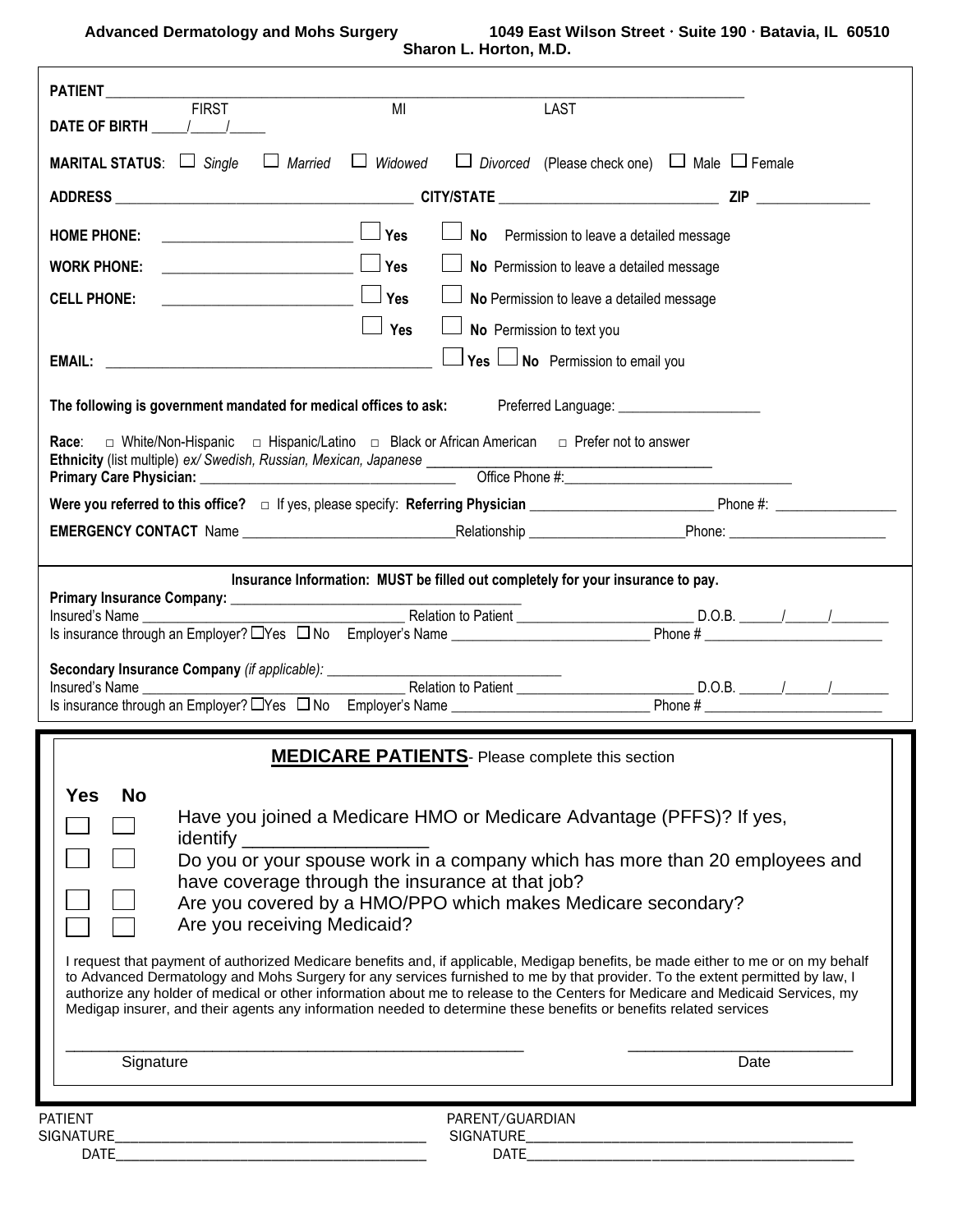| Patient Name                                                                                                                                                                                                                    |                                                                                                                       | Age: Date of Birth                                                                |                                                                                                                                                                 |
|---------------------------------------------------------------------------------------------------------------------------------------------------------------------------------------------------------------------------------|-----------------------------------------------------------------------------------------------------------------------|-----------------------------------------------------------------------------------|-----------------------------------------------------------------------------------------------------------------------------------------------------------------|
| Referred By: (Please select referral source):                                                                                                                                                                                   |                                                                                                                       |                                                                                   |                                                                                                                                                                 |
|                                                                                                                                                                                                                                 |                                                                                                                       |                                                                                   |                                                                                                                                                                 |
| □ Insurance □ Telephone Book □ Newspaper □ Website □ Physician Referral Line<br>Please list your <b>Pharmacy Preference</b> (include name, phone number and address):________________________________                           |                                                                                                                       |                                                                                   |                                                                                                                                                                 |
| Please list any medication ALLERGIES:<br>Please list or attach a list of all MEDICATIONS and DOSAGES you are taking by mouth (Include Aspirin, Ibuprofen,<br>Vitamin E and Herbal Supplements):                                 |                                                                                                                       |                                                                                   |                                                                                                                                                                 |
|                                                                                                                                                                                                                                 |                                                                                                                       |                                                                                   |                                                                                                                                                                 |
| <b>Chief Complaint:</b>                                                                                                                                                                                                         | Problem #1                                                                                                            |                                                                                   | Problem #2                                                                                                                                                      |
| What is the reason for your visit?<br>How long has it been present?<br>Does it itch, hurt, bleed or other?<br>Have you used any treatment for it?                                                                               | <u> 1989 - Johann Barbara, martin da basar da basar da basar da basar da basar da basar da basar da basar da basa</u> |                                                                                   |                                                                                                                                                                 |
| ROS - REVIEW OF SYMPTOMS (Please circle if you are presently experiencing any trouble with the following)                                                                                                                       |                                                                                                                       |                                                                                   | <b>Problems with your</b> - Lieyes Liears $\Box$ Nose $\Box$ Mouth $\Box$ Heart $\Box$ Lungs<br>Stomach/bowels L_Urinary Tract L_Joints L_Blood L_Nerves L_Mood |
| FOR WOMEN: Are you or could you be pregnant now? DYES<br><b>PMH - PAST MEDICAL HISTORY</b><br>(Please circle any conditions you have or have had)<br>SKIN CANCER:<br>Skin cancer location(s): ______________                    | <b>DITES</b><br>Sauamous Cell                                                                                         | $\Box$ NO<br>$\Box$ NO<br>Melanoma                                                |                                                                                                                                                                 |
| Keloids<br>Artificial Valve<br>Pacemaker<br>Eczema<br>Defibrillator<br>Psoriasis<br><b>Cold Sores</b><br>Heart Problems<br>Psychiatric<br><b>High Blood Pressure Lupus</b>                                                      | Artificial Joint<br>Organ Transplant<br><b>Diabetes</b><br><b>AIDS</b>                                                | Liver/Hepatitis<br>Blood/Anemia<br>Lung Disorder<br>Kidney Disorder<br>Neurologic | <b>OTHER DISEASES:</b>                                                                                                                                          |
| Other Cancers:<br>History of Radiation:                                                                                                                                                                                         |                                                                                                                       |                                                                                   |                                                                                                                                                                 |
| PSH - PAST SURGICAL HISTORY: Please list any other prior surgeries, including cosmetic surgery:                                                                                                                                 |                                                                                                                       |                                                                                   |                                                                                                                                                                 |
| FH - FAMILY HISTORY: (Please circle any conditions anyone in your family has had)<br>Abnormal Moles<br><b>Skin Cancer</b><br>What family member has / had the condition?<br>SH - SOCIAL HISTORY: Please list your occupation: _ | JHay Fever LJEczema                                                                                                   | JAsthma                                                                           | Psoriasis                                                                                                                                                       |
| $\Box$ YES<br>$\Box$ NO<br>Do you smoke?                                                                                                                                                                                        | Do you drink alcohol?                                                                                                 | □ YES                                                                             | $\Box$ NO<br>□ SOCIALLY                                                                                                                                         |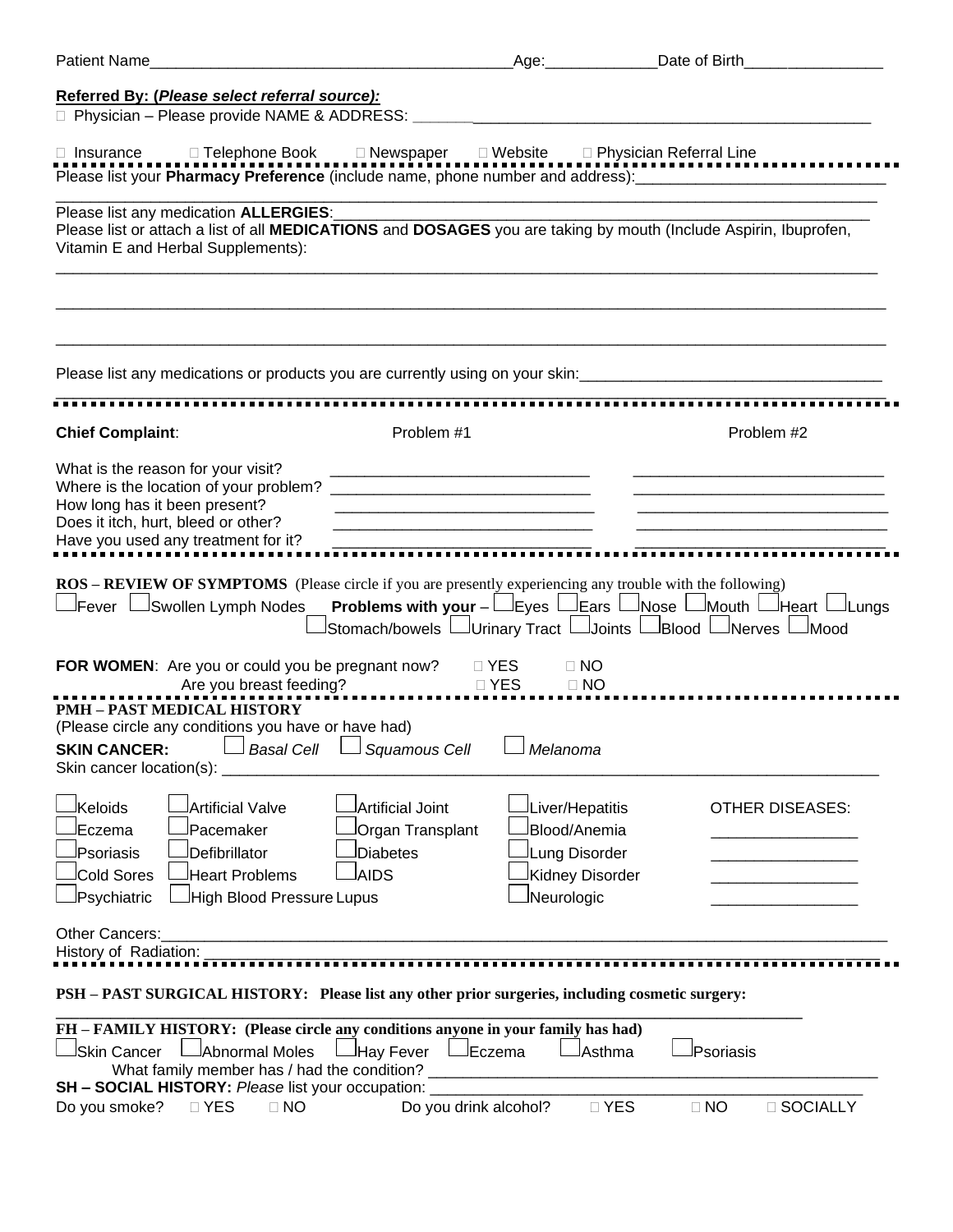## **Advanced Dermatology and Mohs Surgery**

1049 East Wilson Street, Ste. 190; Batavia, IL 60510 630-482-3700

## **STATEMENT OF FINANCIAL POLICY**

**Thank you** for choosing us as your health care provider! We are committed to the success of your treatment and care. Please understand that payment of your bill is part of this treatment and care. The following is our Statement of Financial Policy, which we require all of our patients to read, understand, and sign prior to any non-emergent treatment or care.

In order for us to successfully bill your insurance company, we need complete information and require a copy of your insurance card at **each** visit. Please cooperate with our Reception Staff in providing this information.

#### **When is Payment Due:**

Payment is due at the time services are rendered in the office. To see how this affects your specific insurance situation, please discuss with the registration staff or your insurance company. *We accept Cash, Checks, Visa, Discover and Mastercard*.

#### **About Your Insurance Coverage:**

- Commercial / Indemnity Insurance Your policy is a contract between you and your insurance company. Since we are not a part to the contract, your account balance is your responsibility whether your insurance pays or not. As a courtesy, we will file a claim on your behalf. However, if your insurance does not pay within 60 days, you will be responsible to pay the balance of unpaid charges and follow up with your insurance directly.
- Managed Care Plan (HMO, POS, PPO) You are responsible for paying any **co-payments, deductibles, and non-covered services** at the time services are rendered. It is the patient's responsibility to verify a physician's participation in their health plan prior to making an appointment. If your plan requires a referral for **ANY** service beyond your Primary Care Physician's office, you must contact our office staff. This will allow you to obtain the necessary information and authorization for your visit. Please understand that if you fail to do so, your insurance carrier may **NOT** authorize the visit. We must comply with your insurance company's rules and will **NOT** issue a retroactive referral for services already provided by another provider.
- Medicare As required, we will file claims with Medicare. (We are a participating provider in the Medicare program). You are responsible to pay all Medicare co-payments and for services not covered under the Medicare program (such as cosmetic services). If Medicare does not forward claim information to your secondary insurance carrier, our office will do so and attach the primary explanation of benefits.
- Self-Pay or Self-Filing Patients who do not have insurance coverage, who are unable to provide us with valid insurance information, or who wish to file their own insurance claims are responsible to pay 100% of charges at the time services are rendered.

**We offer you the opportunity to provide us with your credit card information so that we can automatically charge your account for any remaining balance AFTER INSURANCE PAYMENTS.** 

#### **About our Staff:**

Our staff has been trained to understand many insurance company policies, but they **DO NOT** have all the answers about your specific benefits. Please contact your employer for a copy of your *Benefits Guidebook*, or call your customer service number located on the back of your insurance I.D. card to obtain detailed information about your plan coverage. **It is your responsibility to know if we are under your insurance plan.** 

#### **Past Due Account Balances:**

If your account balance becomes past due, appropriate action will be taken to collect the amount due. If you have issues that prevent you from paying the full balance due, please contact our office so we can help find a solution. If your account is in Collections, this may result in dismissal from the practice.

#### **Returned Checks and Missed Appointments:**

The fee for each check returned for insufficient funds is \$25. This fee will be automatically charged to your account when your check is returned from the bank. We understand that emergencies, though rare, do occur, and are taken into consideration; however, we have invested substantial resources to provide care for you and had staff members waiting for your arrival. The courtesy of a cancellation phone call 1 business day, Monday through Friday, prior to your appointment time would be most helpful to provide care to other patients waiting to be seen. We require the 1 business day cancellation, and a \$40 missed appointment fee will be charged for office visit appointments. If a surgical procedure is cancelled without 1 business day notice, a \$50 fee will be charged. Due to the amount of time involved in coordinating any reconstructive surgeries, a \$100.00 fee will be charged for rescheduling outside closure MOHS appointments more than once. These fees must be paid before any future appointments can be scheduled.

#### **Thank you for reading and understanding our Statement of Financial Policy. Please let our Practice or Office Staff know if you have any questions or concerns.**

#### **I HAVE READ THE STATEMENT OF FINANCIAL POLICY. I UNDERSTAND AND AGREE TO THE POLICY**

**\_\_\_\_\_\_\_\_\_\_\_\_\_\_\_\_\_\_\_\_\_\_\_\_\_\_\_\_\_\_\_\_\_\_\_\_\_\_\_\_\_\_\_\_\_\_\_\_\_** Patient's Name (Please Print)

 $\overline{\phantom{a}}$  , and the contribution of the contribution of the contribution of  $\overline{\phantom{a}}$  ,  $\overline{\phantom{a}}$  ,  $\overline{\phantom{a}}$  ,  $\overline{\phantom{a}}$  ,  $\overline{\phantom{a}}$  ,  $\overline{\phantom{a}}$  ,  $\overline{\phantom{a}}$  ,  $\overline{\phantom{a}}$  ,  $\overline{\phantom{a}}$  ,  $\overline{\phantom{a}}$  ,  $\over$ Signature of Patient or Guarantor **Date Date** Date **Date**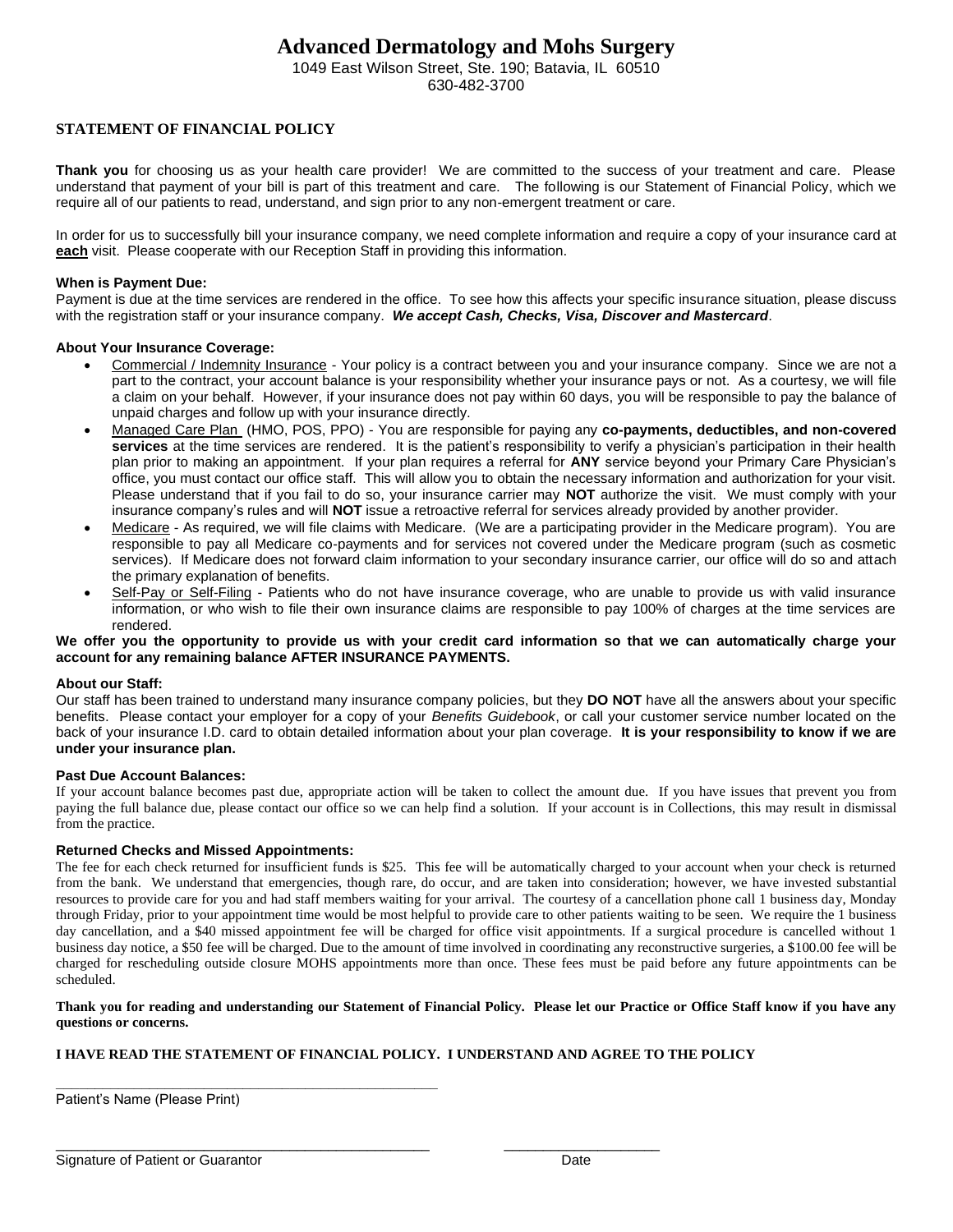

## Credit Card Authorization

*Please read this time saving policy!*

To Our Patients:

As you know if you have ever checked into a hotel or rented a car, the first thing you are asked for is a credit card, which is imprinted and later used to pay your bill. This is an advantage for both you and the hotel or rental company, since it makes checkout easier, faster, and more efficient.

We have implemented a similar policy. You will be asked for a credit card number at the time you check in and the information will be held securely until your insurance(s) have paid their portion and notified us of the amount of your share. **At that time, any remaining balance owed by you will be charged to your credit card, and a copy of the charge will be mailed to you.**

This will be an advantage to you, since you will no longer have to write out and mail us checks. It will be an advantage to us, as well, since it will greatly decrease the number of statements that we have to generate and send out. The combination will benefit everybody in helping to keep the cost of health care down. The American Medical Association estimates it costs \$7 to \$12 to collect \$20 dollars.

This in no way will compromise your ability to dispute a charge or question your insurance company's determination of payment.

Co-Pays due at the time of the visit will, of course, still be due at the time of the visit.

## **If you have any questions about this payment method, please do not hesitate to ask.**

**Please list other family members who are also patients in our office to include on this authorization: (ex., Son, Daughter, Husband, etc…)**

| Sincerely,             |   |                   |   |                 |                                                                                                                                     |  |
|------------------------|---|-------------------|---|-----------------|-------------------------------------------------------------------------------------------------------------------------------------|--|
| Sharon L. Horton, M.D. |   |                   |   |                 |                                                                                                                                     |  |
| to the following card: |   |                   |   |                 | ---------------------------------<br>I authorize Advanced Dermatology and Mohs Surgery to charge outstanding balances on my account |  |
| Visa<br>П.             | □ | <b>MasterCard</b> | П | <b>Discover</b> |                                                                                                                                     |  |
|                        |   |                   |   |                 | Expiration Date                                                                                                                     |  |
|                        |   |                   |   |                 |                                                                                                                                     |  |
|                        |   |                   |   | Date:           |                                                                                                                                     |  |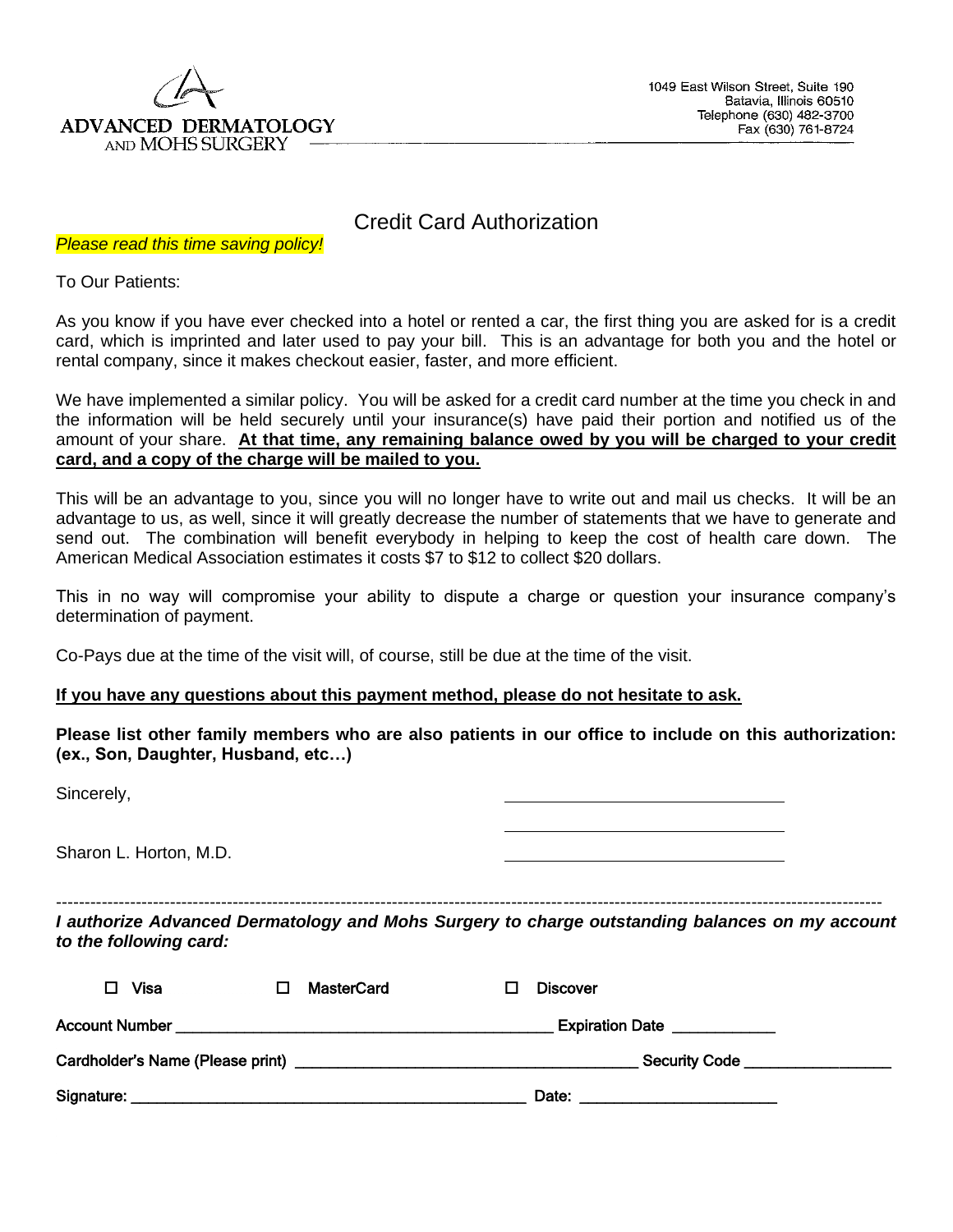## **CONSENT FOR TREATMENT**

I acknowledge and understand that, in presenting myself for treatment and continuing medical care at ADVANCED DERMATOLOGY AND MOHS SURGERY, that I authorize and consent to such procedures and care and to such medical, surgical or other services under the general and specific instructions of SHARON L. HORTON, M.D. and her assistants or her designee as is necessary in her judgment. I also acknowledge that the practice of medicine is not an exact science and that no guarantees will be made to me as the result of treatments or examinations by Sharon L. Horton, M.D.

**MINORS** must be accompanied by a parent/legal guardian for medical care. The parent/legal guardian may sign a release giving permission to Dr. Sharon L. Horton or her designee to treat the minor in the absence of the parent/legal guardian.

**Outside Laboratory Charges:** There may be a charge from an outside laboratory for ordered lab work and biopsies performed in our office. This bill will not come from Advanced Dermatology and Mohs Surgery and should be paid directly to the performing laboratory.

## **ACKNOWLEDGEMENT OF RECEIPT OF PRIVACY NOTICE**

### **TO BE SIGNED:**

I have received and have been presented with the opportunity to review the ADVANCED DERMATOLOGY AND MOHS SURGERY Privacy Notice during this visit/prior visit. I understand that I may obtain a copy of any future revised Notices.

Patient / Parent / Spouse / Legal Guardian Date

\_\_\_\_\_\_\_\_\_\_\_\_\_\_\_\_\_\_\_\_\_\_\_\_\_\_\_\_\_\_\_\_\_\_\_\_\_\_\_\_\_\_\_\_\_\_ \_\_\_\_\_\_\_\_\_\_\_\_\_\_

Reason that Notice was not accepted or patient / representative did not acknowledge receipt:

Patient indicates received on prior visit **Patient declined to sign** Other

Patient / Representative initials declined **Employee initials (if patient / representative did not accept notice)** 

## **ASSIGNMENT OF BENEFITS**

In consideration of these medical services I hereby assign, transfer and set over to Advanced Dermatology and Mohs Surgery, all my rights, title, and interest to medical reimbursement benefits under my insurance policy(s) as indicated below.

### **AUTHORIZATION TO RELEASE INFORMATION**

I authorize Sharon L. Horton, M.D. DBA Advanced Dermatology and Mohs Surgery to furnish any consulting physician or insurance company and its representative, any information or copies of all hospital, medical records including photographs, consultation and prescriptions relating to illness or injury. A copy of this authorization shall be effective and valid. This authorization may be revoked at any time.

## **AUTHORIZATION TO LEAVE MESSAGE**

I authorize my health care provider, or a business associate of theirs, to contact me at any of the numbers or email addresses using an automatic telephone dialing system, using a pre-recorded voice or other third-party automated outreach and messaging system as well as to use my protected health information, or other personal or identifying information, during such contact for any administrative or healthcare matter. I consent to the practice, my provider, or their business associate contacting me via unencrypted email and text messaging.

## **PAYMENT AGREEMENT**

I hereby assume full responsibility for and agree to pay all costs, charges, and expenses incurred by the patient to Advanced Dermatology and Mohs Surgery. I understand and agree that this understanding constitutes a direct primary and personal undertaking by me and is not conditioned or contingent upon payment of any such costs, charges or expenses by any third party. An assignment of benefits of any insurance policy or medical reimbursement plan shall not be deemed waver of the Provider's right to require payment directly from the undersigned. The Provider expressly reserves its right to require such payment. In the event that this obligation remains unpaid and requires referral for collection, the undersigned agrees to reimburse us the fees of any collection agency, which may be based on a percentage at a minimum of (40%) of the debt, and all costs and expenses, including reasonable attorney's fees we incur in such collection efforts. If the undersigned is more than one person, every obligation hereunder shall be joint and several.

All deductibles and co-pays are due at the time of service. We accept cash, checks or Visa, Discover, or Mastercard. Our charges are usual and customary for our area. You are responsible for payment regardless of any insurance company's determination of usual and customary rates, unless we have a participating agreement with that company. Necessary forms will be completed to expedite claims.

I understand and agree to the above statements. A copy of this consent/s shall be considered as valid as the original.

 $\frac{1}{2}$  ,  $\frac{1}{2}$  ,  $\frac{1}{2}$  ,  $\frac{1}{2}$  ,  $\frac{1}{2}$  ,  $\frac{1}{2}$  ,  $\frac{1}{2}$  ,  $\frac{1}{2}$  ,  $\frac{1}{2}$  ,  $\frac{1}{2}$  ,  $\frac{1}{2}$  ,  $\frac{1}{2}$  ,  $\frac{1}{2}$  ,  $\frac{1}{2}$  ,  $\frac{1}{2}$  ,  $\frac{1}{2}$  ,  $\frac{1}{2}$  ,  $\frac{1}{2}$  ,  $\frac{1$